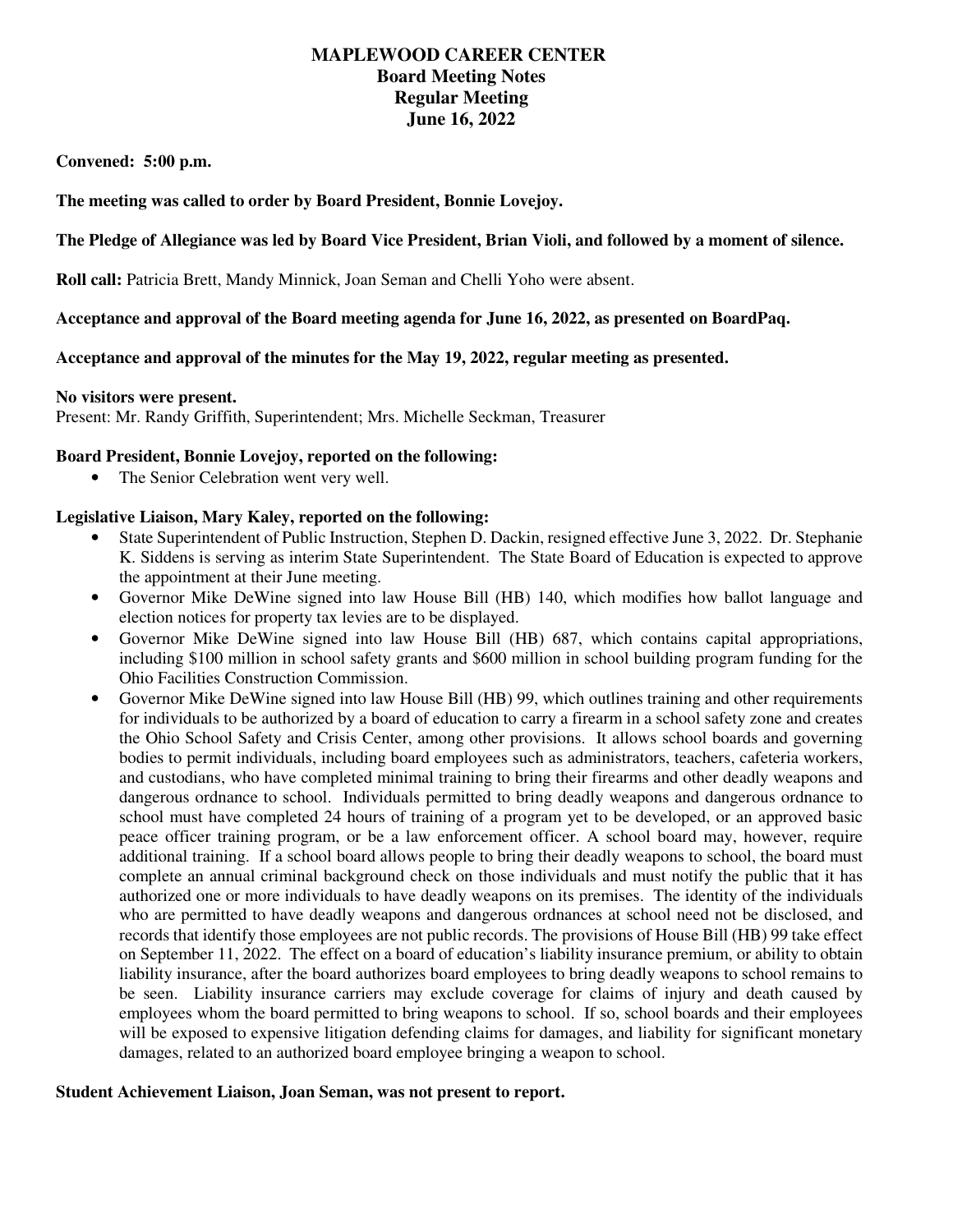Board Meeting Notes June 16, 2022 Page 2

# **Superintendent, Randy Griffith, reported on the following:**

- • The construction project is going good so far. They started last week and have the old front entrance removed and concrete poured. Metal panels were delivered yesterday. Mr. Griffith is pleased with the progress Whitehouse Construction is making.
- After tonight's meeting, all new staff members will be hired for upcoming school year.
- Mr. Griffith reviewed the Day School Report 781 students are currently enrolled for the 2022-2023 school year.
- • The Board packet included the following: Day School Report; District and Program Enrollment for Juniors 2022-2023; Letter from ODHE – Short-Term Certificate Program Grant; Believe in Ohio STEM Innovation and Entrepreneurship Scholarship; and CTE Assessments earned in the 2021-2022 school year.

### **The following recommendations were made by the Treasurer and motions were acted on by the Board:**

- The District Financial Report was approved and filed for the month of May, 2022.
- The expenditures were approved for the month of May, 2022.
- The investments were ratified for the month of May, 2022.
- The bank reconciliation was ratified for the month of May, 2022.
- Approved a \$50,000 advance to the Adult Education Fund.
- Approved the FY2023 Temporary Appropriations.
- Approved the Year End Accounting Procedures for FY2022.
- **Informational Items:** Ohio ACTE Annual Innovation & Impact Conference, July 25-27, 2022, Hilton Columbus / Easton.

### **The following recommendations were made by the Superintendent and motions were acted on by the Board:**

- Accepted the resignation of Mackenzie McGary, English Teacher, effective June 30, 2022.
- Approved employment of part-time Adult Education instructors and ASPIRE personnel.
- • Employed certificated/licensed instructor for the 2022-2023 school year, Holly Thompson, English Instructor.
- Approved a revised salary notice for Amanda Collins, Special Education Instructor.
- • Employed certificated/licensed tutor for the 2022-2023 school year, Matt Byers, Mechanical Groundskeeping and Construction Tutor.
- Employed classified personnel, Francesca Cook, Secretary Class III, beginning July 1, 2022.
- Education FY2023 Grant, and Ohio K-12 Network Application Grant FY2023. • Approved the following grant applications: ASPIRE Instructional Grant FY2023, Perkins Career/Tech
- Approved seven donations.

### **Other Recommendations:**

- Adopted textbooks for use during the 2022-2023 school year.
- Adopted Courses of Study.
- Recognized students for their accomplishments during the 2021-2022 school year.
- Accepted membership minutes of the 2021-2022 instructional and program advisory committees.
- • Approved an increase of student lunch prices from \$3.00 to \$3.25 and an increase in student breakfast prices from \$1.75 to \$2.00 for the 2022-2023 school year.
- Approved revised student program fees for the 2022 -2023 school year.

# **New Business:**

 • Approved a compensation agreement and waived any notices required by the Ohio Revised Code 5709.62, 5709.63, 5709.83, 5709.78, and 5715.27 (D), in connection with the Enterprise Zone Agreement and the Enterprise Zone Resolution between Shalersville Township, the Portage County Commissioners, and SFG Geis Shalersville, LLC., on parcel number 33-048-00-00-005-000.